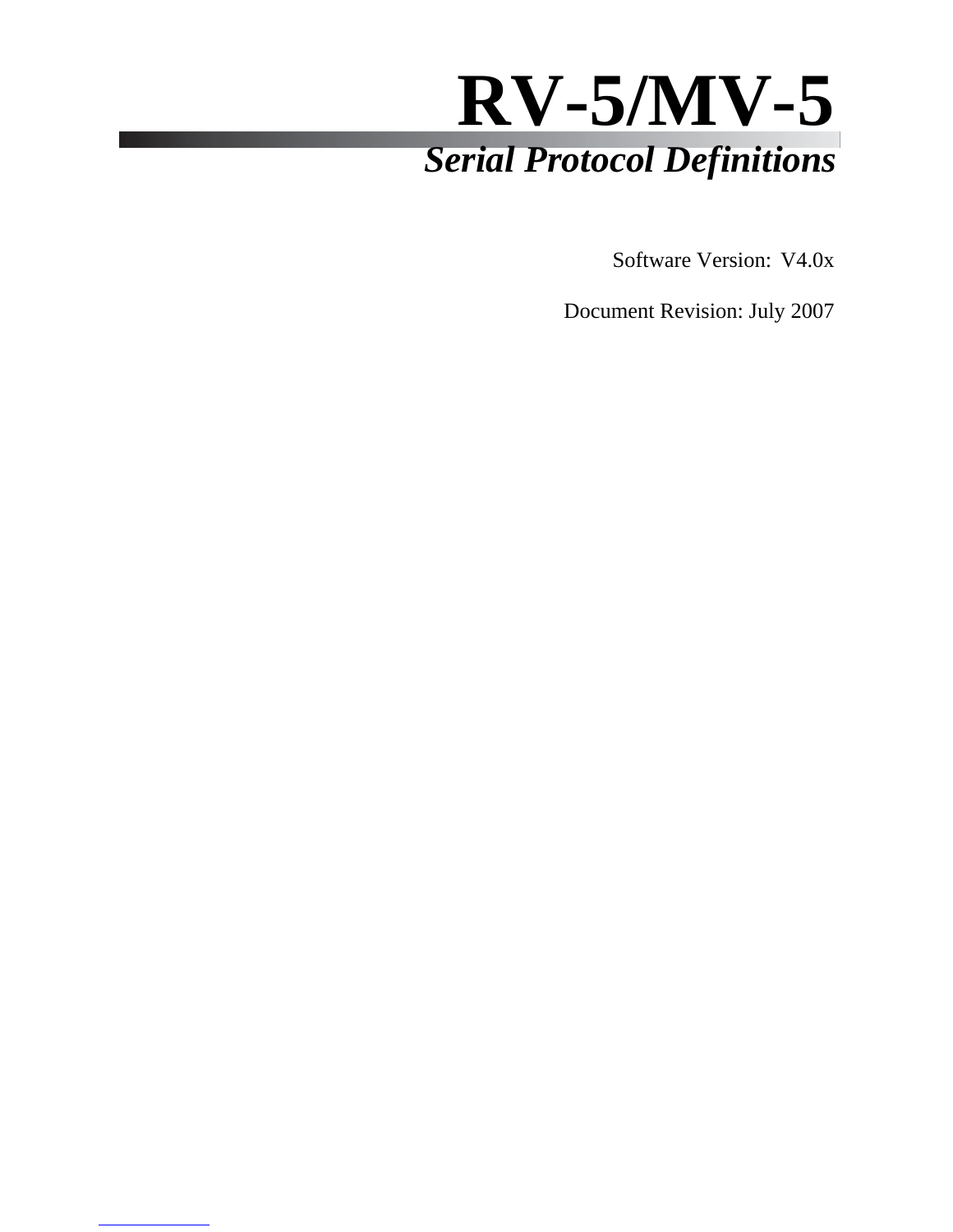"Lexicon" and the Lexicon logo are registered trademarks of Harman International Industries. U.S. patent numbers and other worldwide patents issued and pending.

"iPod" and "iTunes" are trademarks of Apple Computer, Inc.

© 2007 Harman International Industries, Incorporated. All rights reserved.

This document should not be construed as a commitment on the part of Harman International Industries, Inc. The information it contains is subject to change without notice. Harman International Industries, Inc. assumes no responsibility for errors that may appear within this document.

Lexicon, Inc. 3 Oak Park Drive Bedford, MA 01730-1413 USA Tel 781-280-0300 Fax 781-280-0490 www.lexicon.com

#### **Customer Service**

Tel 781-280-0300 Fax 781-280-0495 (Sales) Fax 781-280-0499 (Service)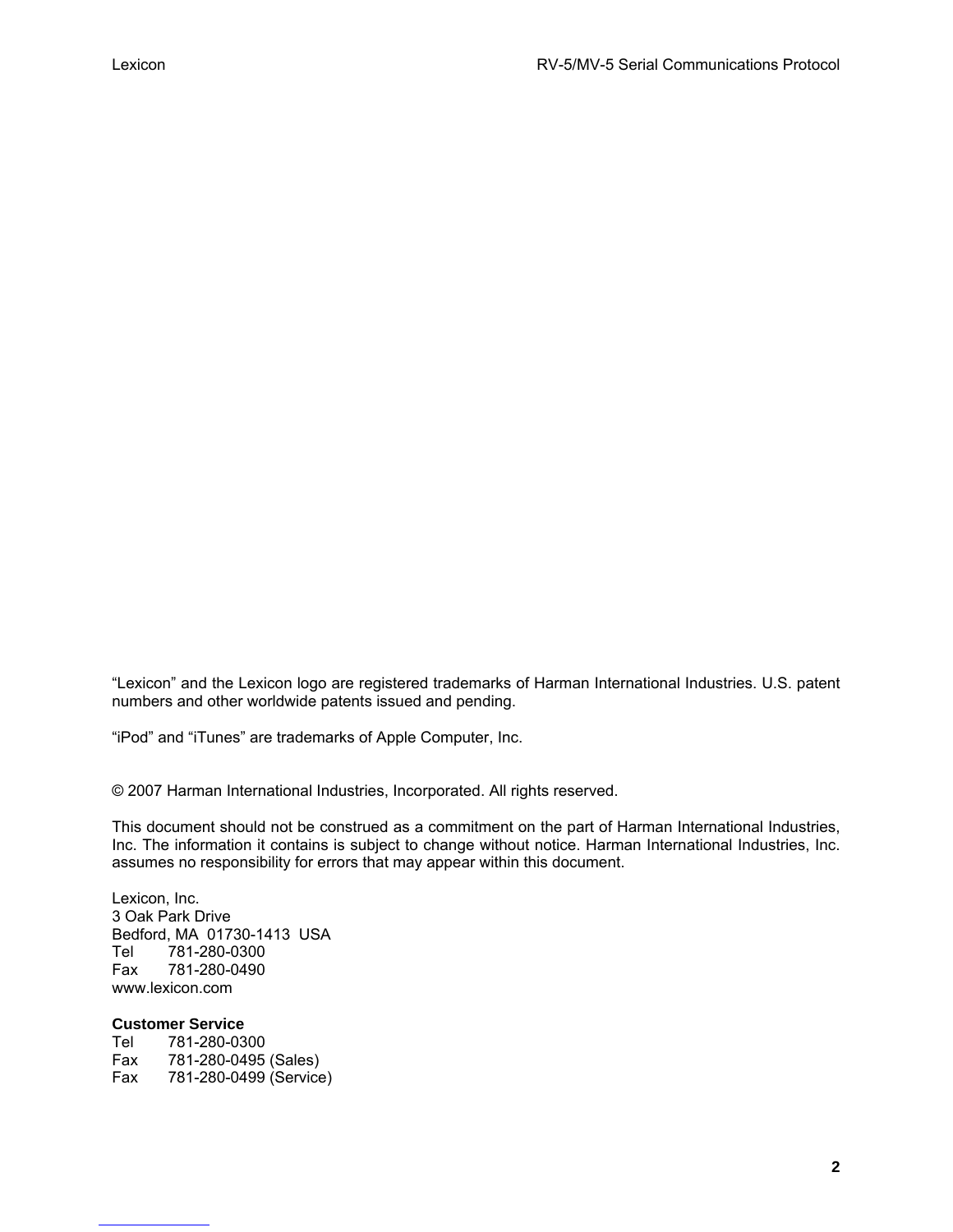Lexicon Part No. 070-20565 Rev 0

### **1 Documents**

The following documents should also be used with this document to understand how this protocol can be used with an RV-5 Receiver and the MV-5 Processor.

**070-18144 RV-5 User Guide** 

**070-18137 MV-5 User Guide** 

#### **1.1 Change List**

No changes have been made.

## **2 General Description**

The intention of the RV-5/MV-5 serial port and protocol communication is for an external connected PC to control and obtain status from the RV-5/MV-5.



## **2.1 DB-9 RS232 Connector**



#### **2.2 Command Block Map**

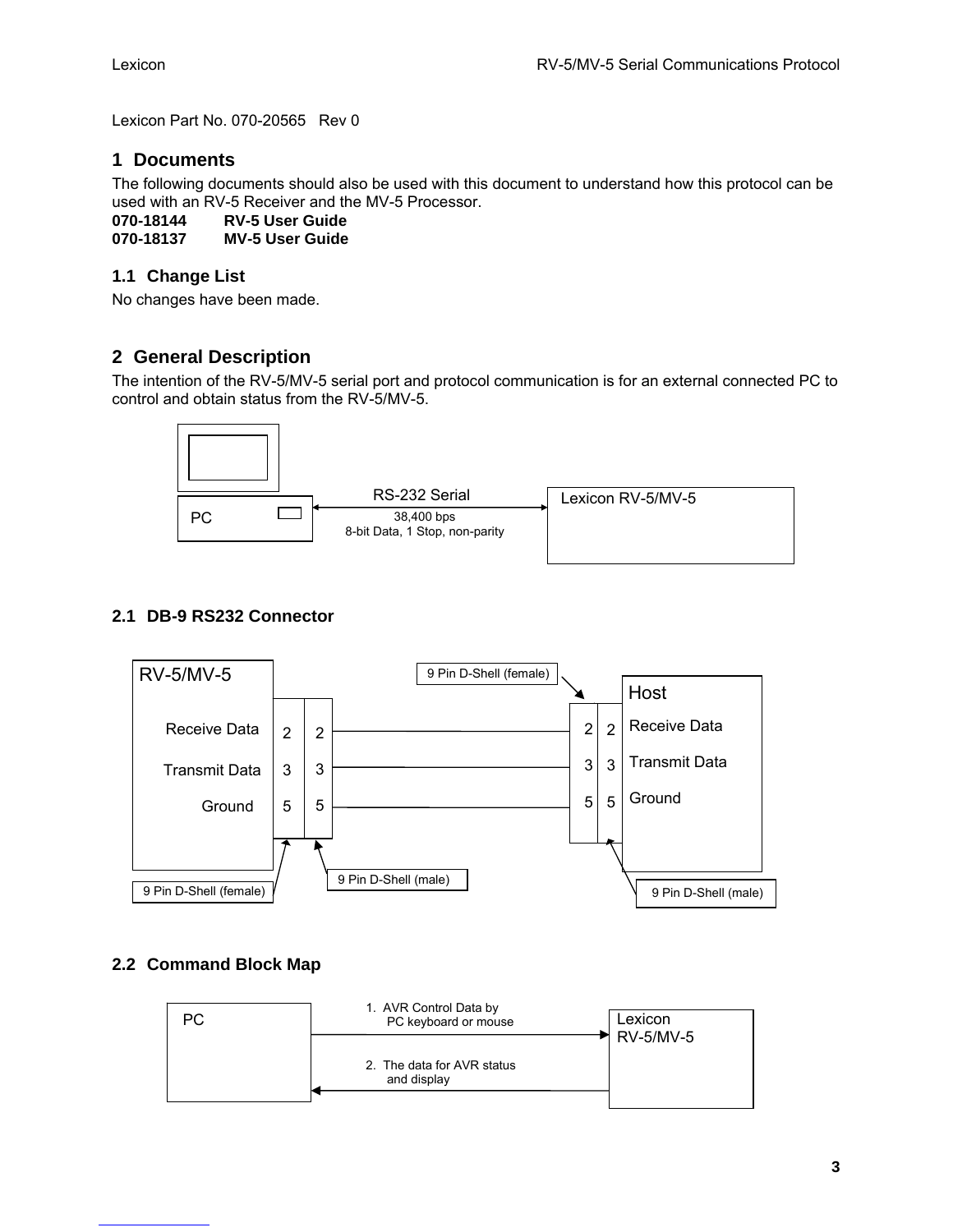## **3 Data Communication Format**

|  | Start (<br>anol | vpe<br>ata | _enath | Field<br>тогованов |
|--|-----------------|------------|--------|--------------------|
|--|-----------------|------------|--------|--------------------|

#### **3.1 Start Code**

- PC -> AVR: **"0xFF"**
- AVR -> PC: **"0xFE"**

#### **3.2 Data Type**

- Remote Control through PC: **0x02**
- AVR Display Status: **0x03**
- AVR Ram Status: **0x04**
- AVR Flag Status: **0x05**

## **3.3 Data Length**

Information Field's Byte

- Remote Control through PC: **4byte**
- AVR Status Display on PC: variable

## **3.4 Information Field**

In **hex** code's Data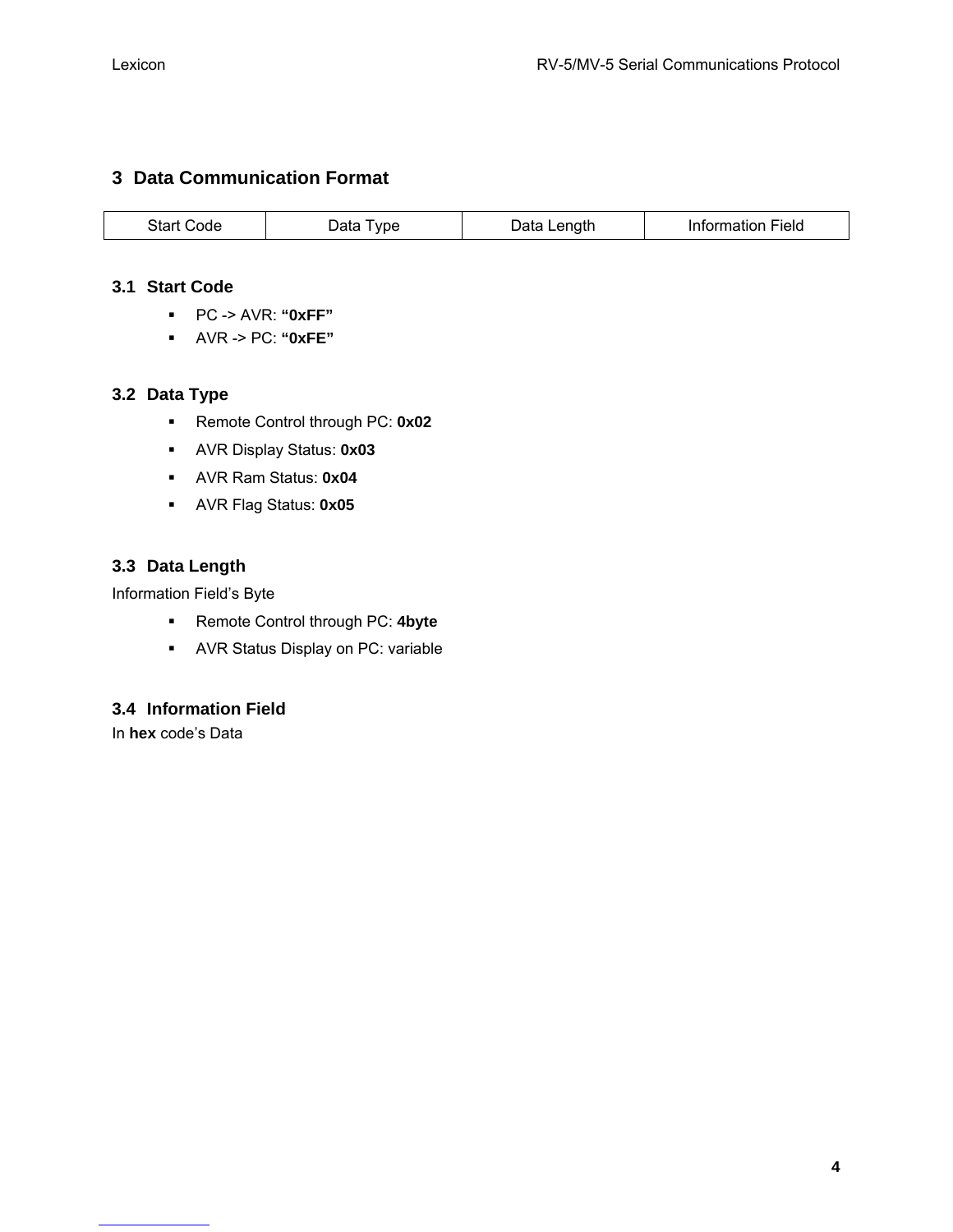# **4 Command Data**

PC -> AVR, Data length: 4 byte

| <b>Selected</b> | <b>COMMAND</b>           | <b>Information Field (HEX)</b> |                |                |                |
|-----------------|--------------------------|--------------------------------|----------------|----------------|----------------|
| Input           |                          | 1st                            | 2nd            | 3rd            | 4th            |
|                 | <b>Standby Power On</b>  | 82                             | 0B             | <b>9A</b>      | 65             |
|                 | <b>Standby Power Off</b> | 82                             | 0B             | 9 <sub>B</sub> | 64             |
|                 | Main MUTE (toggle)       | 82                             | 0B             | 15             | EA             |
|                 | Main HD select           | 82                             | 0B             | 20             | DF             |
|                 | Main DVD select          | 82                             | 0B             | 21             | DE             |
|                 | Main Game select         | 82                             | 0B             | 34             | CB             |
|                 | Main SAT select          | 82                             | 0B             | 24             | DB             |
|                 | Main CABLE select        | 82                             | 0 <sub>B</sub> | 23             | DC             |
|                 | Main DVR select          | 82                             | 0B             | 25             | DA             |
|                 | Main CD select           | 82                             | 0B             | 26             | D <sub>9</sub> |
|                 | Main Dock select         | 82                             | 0B             | 38             | C7             |
|                 | Main PC select           | 82                             | 0B             | 39             | C6             |
|                 | Main Tuner select        | 82                             | 0B             | 2A             | D <sub>5</sub> |
|                 | Main Aux1 select         | 82                             | 0B             | 2B             | D <sub>4</sub> |
|                 | Main Aux2 select         | 82                             | 0B             | 32             | CD             |
|                 | Main Volume $+$ (cw)     | 82                             | 0B             | 17             | E8             |
|                 | Main Volume - (ccw)      | 82                             | 0B             | 16             | E <sub>9</sub> |
| $\sqrt{ }$      | Mode <                   | 82                             | 0B             | 1B             | E4             |
| $\sqrt{}$       | Mode >                   | 82                             | 0B             | 1A             | E <sub>5</sub> |
| $\sqrt{}$       | Video Status (toggle)    | 82                             | 0B             | 5C             | A <sub>3</sub> |
| $\sqrt{}$       | Audio status (toggle)    | 82                             | 0B             | 1 <sub>C</sub> | E <sub>3</sub> |
|                 | MENU select              | 82                             | 0B             | 09             | F <sub>6</sub> |
|                 | (Menu) UP                | 82                             | 0B             | 01             | FE             |
|                 | (Menu) DOWN              | 82                             | 0B             | 1 <sub>D</sub> | E2             |
|                 | (Menu) LEFT              | 82                             | 0B             | 0A             | F <sub>5</sub> |
|                 | (Menu) RIGHT             | 82                             | 0B             | 08             | F7             |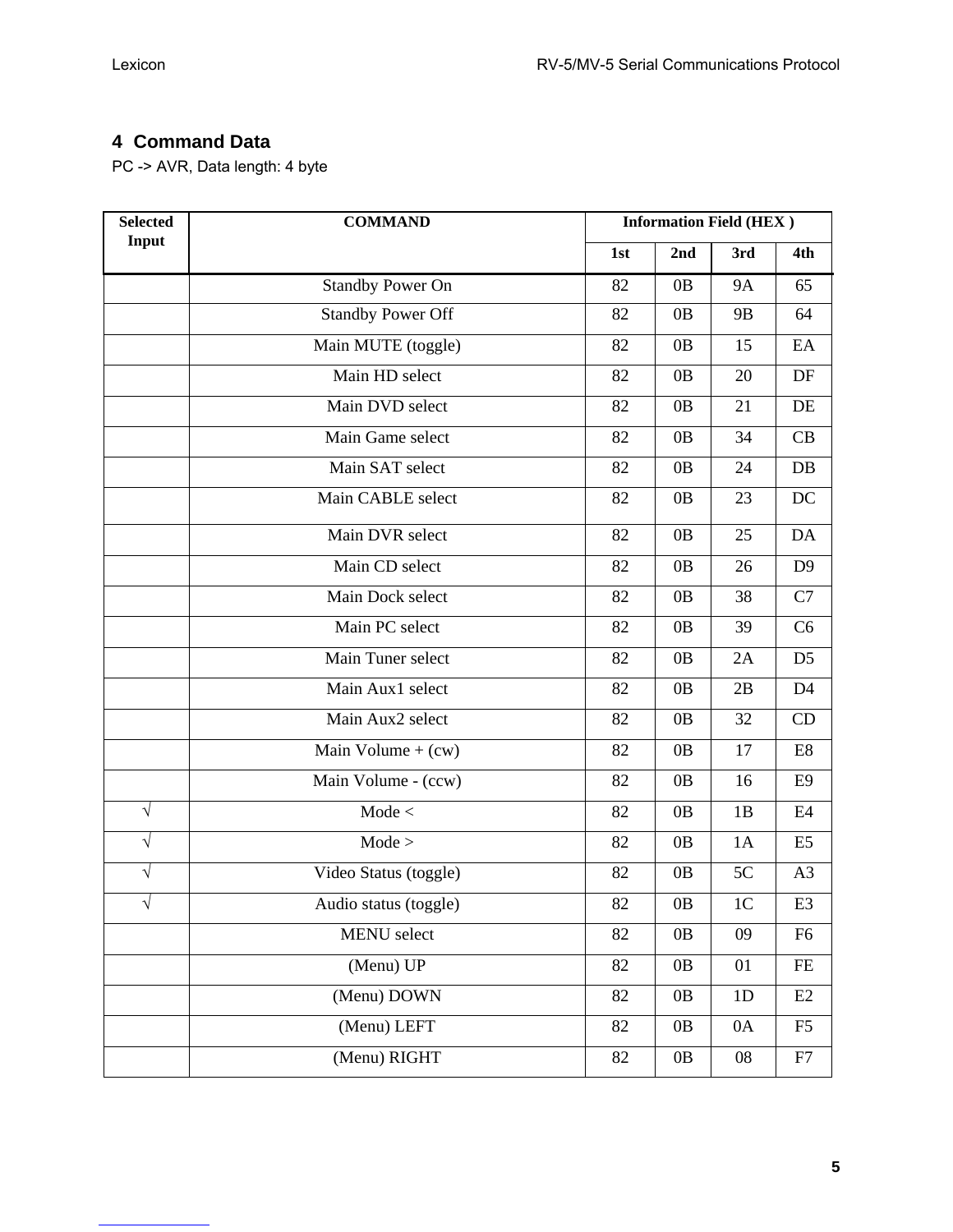| <b>Selected</b> | <b>COMMAND</b>                      |     | <b>Information Field (HEX)</b> |                |                |  |
|-----------------|-------------------------------------|-----|--------------------------------|----------------|----------------|--|
| Input           |                                     | 1st | 2nd                            | 3rd            | 4th            |  |
|                 | (Menu) SELECT                       | 82  | 0B                             | 3A             | C <sub>5</sub> |  |
|                 | (Menu) Exit                         | 82  | 0B                             | 95             | 6A             |  |
|                 | Main Z1:OFF                         | 82  | 0B                             | 06             | C9             |  |
|                 | FPD Brightness (toggle)             | 82  | 0B                             | 31             | CE             |  |
| $\sqrt{}$       | LOGIC <sub>7</sub>                  | 82  | 0B                             | 0D             | F2             |  |
| $\sqrt{}$       | <b>STEREO</b>                       | 82  | 0B                             | 1F             | E0             |  |
| $\sqrt{}$       | <b>DOLBY</b>                        | 82  | 0B                             | 0 <sub>C</sub> | F <sub>3</sub> |  |
| $\sqrt{}$       | <b>DTS</b>                          | 82  | 0B                             | 0F             | F <sub>0</sub> |  |
| $\sqrt{}$       | <b>DSP</b>                          | 82  | 0B                             | 90             | 6F             |  |
| $\sqrt{}$       | ANALOG/DIGITAL IN (toggle)          | 82  | 0B                             | 9E             | 61             |  |
| $\sqrt{}$       | TONE ON/OFF (toggle)                | 82  | 0B                             | 9F             | 60             |  |
|                 | EQ ON/OFF (toggle)                  | 82  | 0B                             | 0E             | F1             |  |
|                 | EQ PRESET 1                         | 82  | 0B                             | D7             | 28             |  |
|                 | <b>EQ PRESET 2</b>                  | 82  | 0B                             | D <sub>6</sub> | 29             |  |
|                 | EQ PRESET 3                         | 82  | 0B                             | D <sub>5</sub> | 2A             |  |
| $\sqrt{}$       | TREBLE-1dB                          | 82  | 0B                             | AA             | 55             |  |
| $\sqrt{}$       | TREBLE +1dB                         | 82  | 0B                             | A7             | 58             |  |
| $\sqrt{}$       | BASS-1dB                            | 82  | 0B                             | A <sub>9</sub> | 56             |  |
| $\sqrt{}$       | $BASS+1dB$                          | 82  | 0B                             | A <sub>6</sub> | 59             |  |
|                 | (Tuner RV-5 only) PRESET -          | 82  | 0B                             | 3B             | C <sub>4</sub> |  |
|                 | (Tuner RV-5 only) PRESET +          | 82  | 0B                             | 3C             | C <sub>3</sub> |  |
|                 | (Tuner RV-5 only) TUNE -            | 82  | 0B                             | 3F             | C <sub>0</sub> |  |
|                 | (Tuner RV-5 only) TUNE +            | 82  | 0B                             | 3E             | C1             |  |
|                 | (Tuner RV-5 only) AUTO/MAN (toggle) | 82  | 0 <sub>B</sub>                 | 33             | CC             |  |
|                 | (Tuner RV-5 only) SAVE              | 82  | 0B                             | 35             | CA             |  |
|                 | (Tuner RV-5 only) ST/MONO (toggle)  | 82  | 0B                             | 36             | C9             |  |
|                 | (Tuner RV-5 only)FM/AM (toggle)     | 82  | 0B                             | 3D             | C2             |  |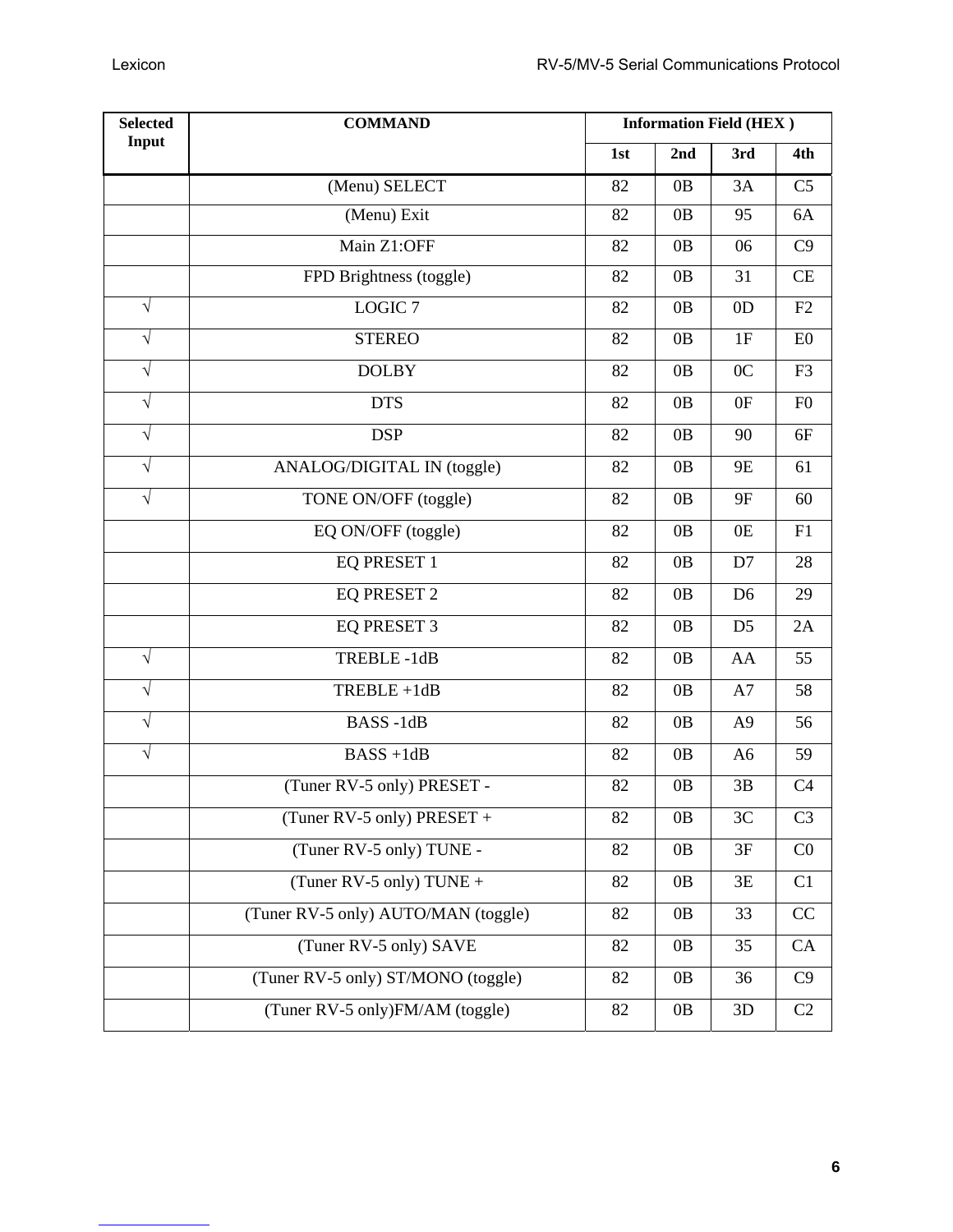| <b>Selected</b><br><b>COMMAND</b><br>Input |                                        | <b>Information Field (HEX)</b> |     |                |                |
|--------------------------------------------|----------------------------------------|--------------------------------|-----|----------------|----------------|
|                                            |                                        | 1st                            | 2nd | 3rd            | 4th            |
|                                            | $iPOD \mid \cdot \cdot (IPOD-)$        | 82                             | 0B  | 4F             | B <sub>0</sub> |
|                                            | $iPOD \rightarrow   (IPOD+)$           | 82                             | 0B  | 4E             | <b>B1</b>      |
|                                            | iPOD CCW (CLIK <sup>4</sup> )          | 82                             | 0B  | 0B             | F <sub>4</sub> |
|                                            | iPOD CW (CLIK▶)                        | 82                             | 0B  | 10             | EF             |
|                                            | <b>iPOD MENU</b>                       | 82                             | 0B  | 81             | 7E             |
|                                            | <b>iPOD SELECT</b>                     | 82                             | 0B  | 9 <sub>D</sub> | 62             |
|                                            | $iPOD$                                 | 82                             | 0B  | 89             | 76             |
|                                            | $PC$   $\triangleleft$ $\triangleleft$ | 82                             | 0B  | CC             | 33             |
|                                            | $PC$ $\blacktriangleright$ $  $        | 82                             | 0B  | <b>CE</b>      | 31             |
|                                            | $PC \rightarrow$ $\rightarrow$         | 82                             | 0B  | CD             | 32             |
|                                            | $Z2:Volume + (cw)$                     | 82                             | 0B  | 57             | A8             |
|                                            | $Z2:Volume - (ccw)$                    | 82                             | 0B  | 56             | A <sub>9</sub> |
|                                            | Z2:OFF                                 | 82                             | 0B  | 46             | <b>B</b> 9     |
|                                            | Z2:MUTE (toggle)                       | 82                             | 0B  | 55             | AA             |
|                                            | Z2:HD select                           | 82                             | 0B  | 60             | 9F             |
|                                            | Z2:DVD select                          | 82                             | 0B  | 61             | 9E             |
|                                            | Z2:GAME select                         | 82                             | 0B  | 37             | C8             |
|                                            | Z2:SAT select                          | 82                             | 0B  | 64             | 9 <sub>B</sub> |
|                                            | Z2:CABLE select                        | 82                             | 0B  | 63             | 9C             |
|                                            | Z2:DVR select                          | 82                             | 0B  | 65             | <b>9A</b>      |
|                                            | Z2:CD select                           | 82                             | 0B  | 66             | 99             |
|                                            | Z2:DOCK select                         | 82                             | 0B  | 30             | CF             |
|                                            | Z2:PC select                           | 82                             | 0B  | 4C             | B <sub>3</sub> |
|                                            | Z2:TUNER select                        | 82                             | 0B  | 6A             | 95             |
|                                            | Z2:AUX1 select                         | 82                             | 0B  | 6B             | 94             |
|                                            | Z2:AUX2 select                         | 82                             | 0B  | 4D             | B2             |
|                                            | Main Mute ON                           | 83                             | 0B  | 01             | $\mathbf X$    |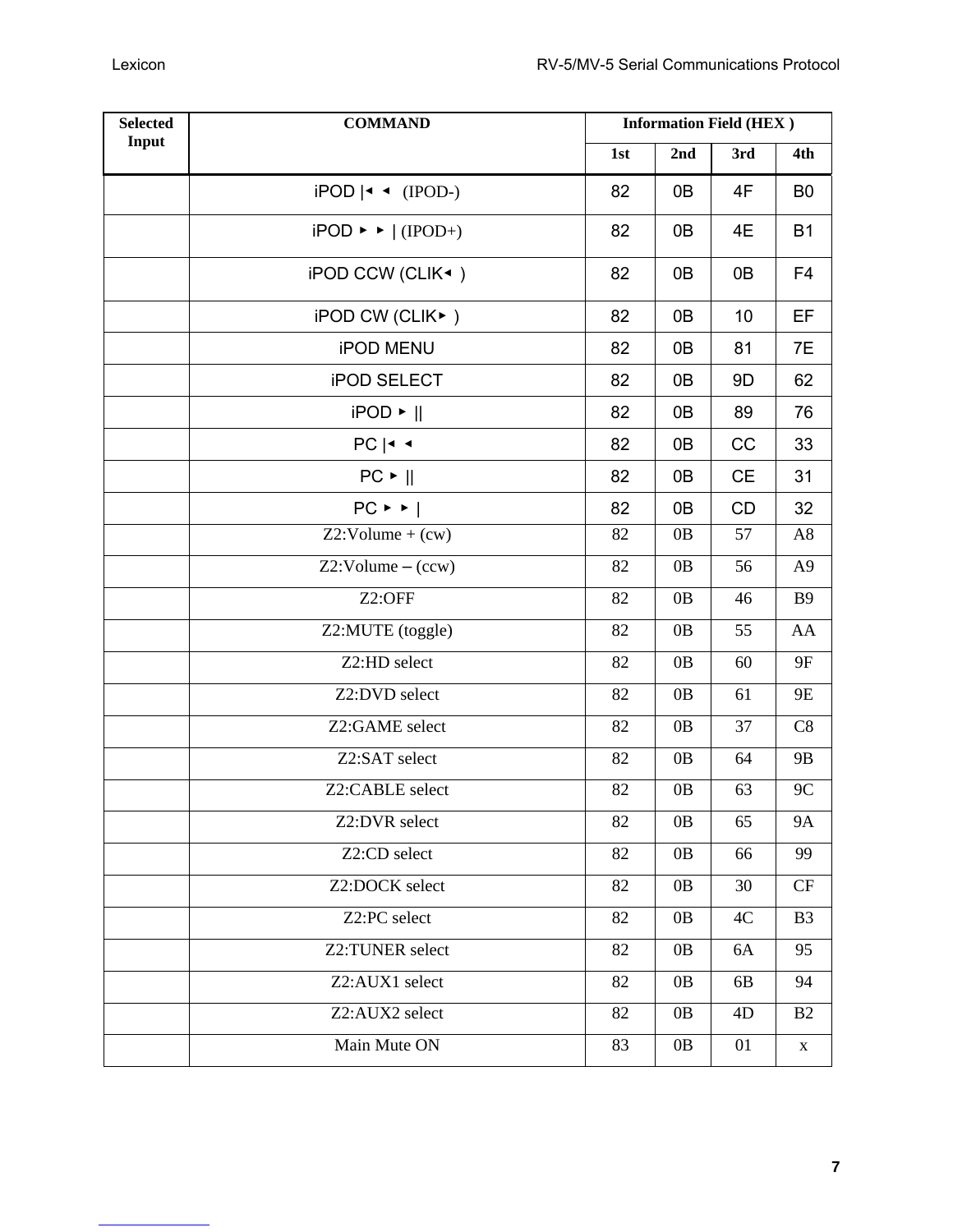| <b>Selected</b> | <b>COMMAND</b>                |     |     | <b>Information Field (HEX)</b> |             |
|-----------------|-------------------------------|-----|-----|--------------------------------|-------------|
| Input           |                               | 1st | 2nd | 3rd                            | 4th         |
|                 | Main Mute OFF                 | 83  | 0B  | 02                             | X           |
|                 | Zone2 Mute ON                 | 83  | 0B  | 03                             | X           |
|                 | Zone2 Mute OFF                | 83  | 0B  | 04                             | $\mathbf X$ |
|                 | Auto EQ ON                    | 83  | 0B  | 05                             | $\mathbf X$ |
|                 | Auto EQ OFF                   | 83  | 0B  | 06                             | $\mathbf X$ |
| $\sqrt{}$       | Tone ON                       | 83  | 0B  | 07                             | X           |
| $\sqrt{}$       | Tone OFF                      | 83  | 0B  | 08                             | $\mathbf X$ |
| $\sqrt{}$       | Analog IN                     | 83  | 0B  | 09                             | $\mathbf X$ |
| $\sqrt{ }$      | Digital IN                    | 83  | 0B  | 0A                             | X           |
|                 | 2Line OSD time (toggle)       | 83  | 0B  | 0E                             | $\mathbf X$ |
| $\sqrt{}$       | V-Process (toggle)            | 83  | 0B  | 0F                             | X           |
|                 | EQ HF Shelf +dB               | 83  | 0B  | 10                             | $\mathbf X$ |
|                 | EQ HF Shelf -1dB              | 83  | 0B  | 11                             | $\mathbf X$ |
|                 | (Tuner RV-5 only) FM Band     | 83  | 0B  | 12                             | $\mathbf X$ |
|                 | (Tuner RV-5 only) AM Band     | 83  | 0B  | 13                             | X           |
|                 | (Tuner RV-5 only) STEREO      | 83  | 0B  | 14                             | $\mathbf X$ |
|                 | (Tuner RV-5 only) MONO        | 83  | 0B  | 15                             | $\mathbf X$ |
|                 | (Tuner RV-5 only) Tune Auto   | 83  | 0B  | 16                             | X           |
|                 | (Tuner RV-5 only) Tune Manual | 83  | 0B  | 17                             | $\mathbf X$ |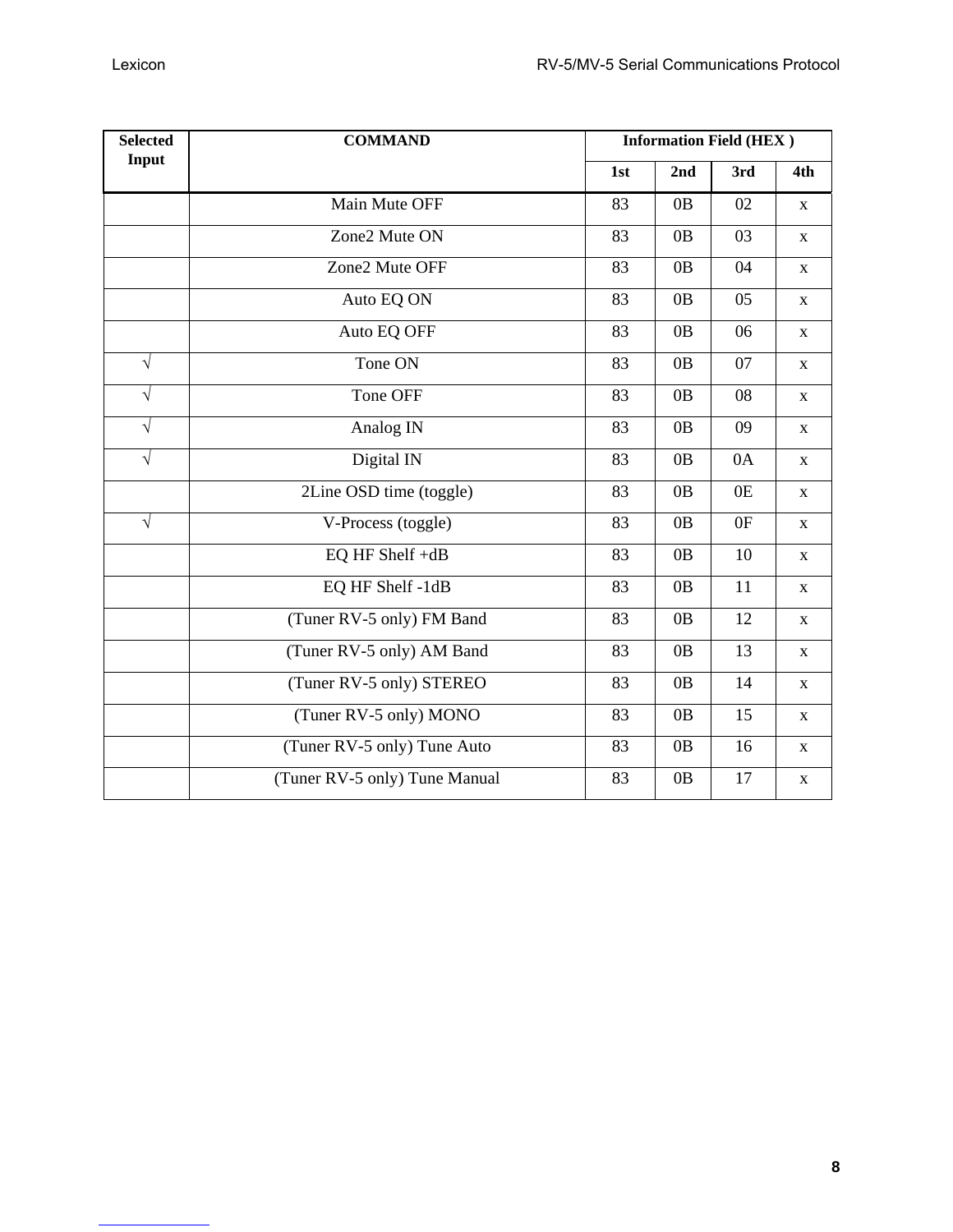| <b>Direct Setting Command</b> |                                                                                  |     |                 |                                |             |  |
|-------------------------------|----------------------------------------------------------------------------------|-----|-----------------|--------------------------------|-------------|--|
| <b>Selected</b>               | <b>COMMAND</b>                                                                   |     |                 | <b>Information Field (HEX)</b> |             |  |
| Input                         |                                                                                  | 1st | 2 <sub>nd</sub> | 3rd                            | 4th         |  |
|                               | 2Line OSD time setting                                                           | 84  | 02              | $0 - 6$                        | X           |  |
|                               | Note: 0~1:2-Line OSD Off, 2,3:2-Line OSD 3 Sec, 4~6:2-Line OSD Off time(sec).    |     |                 |                                |             |  |
|                               | Note: Device cannot be in menu item to accept direct setting                     |     |                 |                                |             |  |
|                               | <b>VFD Bright Setting</b>                                                        | 84  | 03              | $0 - 2$                        | X           |  |
|                               | 0:FULL 1:HALF 2:OFF                                                              |     |                 |                                |             |  |
|                               | Note: Device cannot be in menu item to accept direct setting                     |     |                 |                                |             |  |
| V                             | <b>V-Process Setting</b>                                                         | 84  | 04              | $0 - 2$                        | X           |  |
|                               | 0:BYPASS 1:VIDEO CONV ON 2:FAROUDJA                                              |     |                 |                                |             |  |
|                               | Note: Device cannot be in menu item to accept direct setting                     |     |                 |                                |             |  |
|                               | Main Volume Setting                                                              | 84  | 05              | $0 - 0x5A$                     | X           |  |
|                               | $0(-80dB) \sim 0x5A(+10dB)$                                                      |     |                 |                                |             |  |
|                               | Zone2 Volume Setting                                                             | 84  | 06              | $0 - 0x5A$                     | $\mathbf X$ |  |
|                               | $0(-80dB) \sim 0x5A(+10dB)$                                                      |     |                 |                                |             |  |
| $\sqrt{}$                     | <b>Bass Level Setting</b>                                                        | 84  | 07              | $0 - 0x0C$                     | $\mathbf X$ |  |
|                               | $0(-6dB)$ ~ $0x0C(+6dB)$                                                         |     |                 |                                |             |  |
|                               | Note: Device cannot be in menu item to accept direct setting                     |     |                 |                                |             |  |
| $\sqrt{}$                     | <b>Treble Level Setting</b>                                                      | 84  | 08              | $0 \sim 0 \times 0$ C          | $\mathbf X$ |  |
|                               | $0(-6dB)$ ~ $0x0C(+6dB)$                                                         |     |                 |                                |             |  |
|                               | Note: Bass/Treble are not global parameters so they apply only to input selected |     |                 |                                |             |  |
|                               | Note: Device cannot be in menu item to accept direct setting                     |     |                 |                                |             |  |
|                               | EQ HF Shelf Level Setting                                                        | 84  | 09              | $0 - 0x10$                     | X           |  |
|                               | $0(-8dB)$ ~ $0x10(+8dB)$                                                         |     |                 |                                |             |  |
|                               | Note: Device cannot be in menu item to accept direct setting                     |     |                 |                                |             |  |
|                               | (Tuner RV-5 only) FM Frequency Direct                                            | 84  | 0A              | $0x222E \sim 0x2A30$           |             |  |
|                               | 0000 x10kHz (ex 87.50Mhz:0x222E,100.00Mhz:0x2710, 108.00Mhz:0x2A30)              |     |                 |                                |             |  |
|                               | Note: Device cannot be in menu item to accept direct setting                     |     |                 |                                |             |  |
|                               | (Tuner RV-5 only) AM Frequency Direct                                            | 84  | 0 <sub>B</sub>  | $0x208 - 0x6B8$                |             |  |
|                               | 0000 x1khz (ex 520khz:0x0208, 1000khz:0x03e8, 1720khz:0x06B8)                    |     |                 |                                |             |  |
|                               | Note: Device cannot be in menu item to accept direct setting                     |     |                 |                                |             |  |
|                               | (Tuner RV-5 only) Preset Direct Access                                           | 84  | 0 <sup>C</sup>  | $0 - 0x1E$                     | X           |  |
|                               | 0(Preset 1)~1E(Preset 30), 0 & 1 are same = 1                                    |     |                 |                                |             |  |
|                               | Note: Device cannot be in menu item to accept direct setting                     |     |                 |                                |             |  |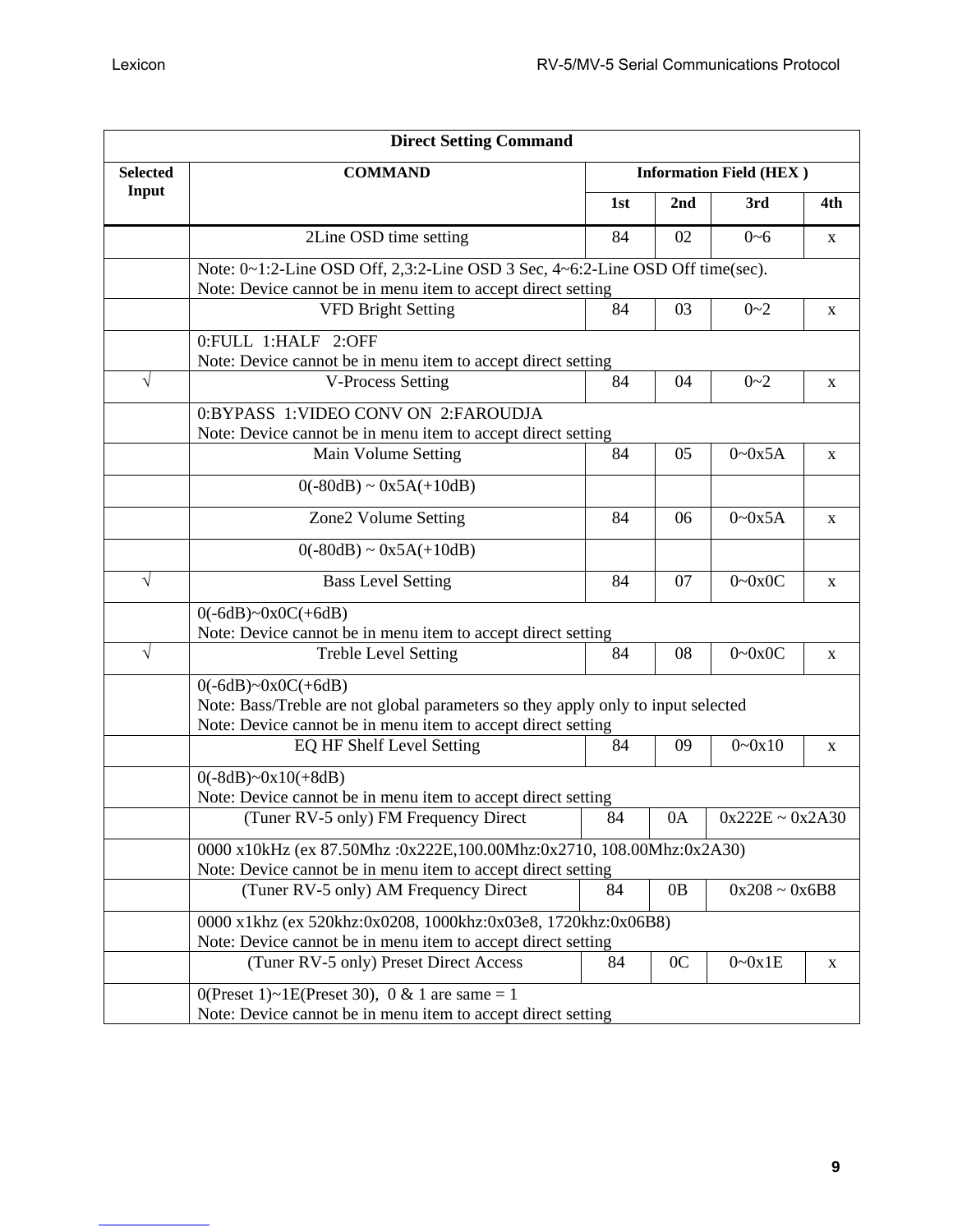| <b>Direct Setting Command</b> |                                                              |                                |     |            |              |  |
|-------------------------------|--------------------------------------------------------------|--------------------------------|-----|------------|--------------|--|
| <b>Selected</b>               | <b>COMMAND</b>                                               | <b>Information Field (HEX)</b> |     |            |              |  |
| Input                         |                                                              | 1st                            | 2nd | 3rd        | 4th          |  |
|                               | FL Trim Level Setting                                        | 84                             | 10  | $0 - 0x14$ | $\mathbf{x}$ |  |
|                               | $0(-15dB)$ ~ $0x14(+5dB)$ CE, FR, SRSUB2 : same              |                                |     |            |              |  |
|                               | Note: Device cannot be in menu item to accept direct setting |                                |     |            |              |  |
|                               | <b>CEN Trim Level Setting</b>                                | 84                             | 11  | $0 - 0x14$ | $\mathbf{x}$ |  |
|                               | FR Trim Level Setting                                        | 84                             | 12  | $0 - 0x14$ | $\mathbf{x}$ |  |
|                               | <b>SR Trim Level Setting</b>                                 | 84                             | 13  | $0 - 0x14$ | $\mathbf{x}$ |  |
|                               | <b>RR</b> Trim Level Setting                                 | 84                             | 14  | $0 - 0x14$ | $\mathbf{x}$ |  |
|                               | <b>RL</b> Trim Level Setting                                 | 84                             | 15  | $0 - 0x14$ | $\mathbf X$  |  |
|                               | <b>SL Trim Level Setting</b>                                 | 84                             | 16  | $0 - 0x14$ | $\mathbf{x}$ |  |
|                               | <b>SUB1</b> Trim Level Setting                               | 84                             | 17  | $0 - 0x14$ | $\mathbf{x}$ |  |
|                               | <b>SUB2 Trim Level Setting</b>                               | 84                             | 18  | $0 - 0x14$ | $\mathbf X$  |  |

|                 | <b>Status Request Command</b> |     |                                |     |              |  |
|-----------------|-------------------------------|-----|--------------------------------|-----|--------------|--|
| <b>Selected</b> | <b>COMMAND</b>                |     | <b>Information Field (HEX)</b> |     |              |  |
| Input           |                               | 1st | 2nd                            | 3rd | 4th          |  |
|                 | <b>Display Status Request</b> | 83  | 0B                             | 80  | $\mathbf{X}$ |  |
|                 | <b>Ram Status Request</b>     | 83  | 0B                             | 81  | X            |  |
|                 | <b>Flag Status Request</b>    | 83  | 0B                             | 82  | $\mathbf{X}$ |  |
|                 | Display Status Auto ON        | 83  | 0B                             | 90  | $\mathbf X$  |  |
|                 | Display Status Auto OFF       | 83  | 0B                             | 91  | $\mathbf X$  |  |
|                 | Ram Status Auto ON            | 83  | 0B                             | 92  | $\mathbf X$  |  |
|                 | <b>Ram Status Auto OFF</b>    | 83  | 0B                             | 93  | $\mathbf{X}$ |  |
|                 | Flag Status Auto ON           | 83  | 0B                             | 94  | X            |  |
|                 | Flag Status Auto OFF          | 83  | 0B                             | 95  | X            |  |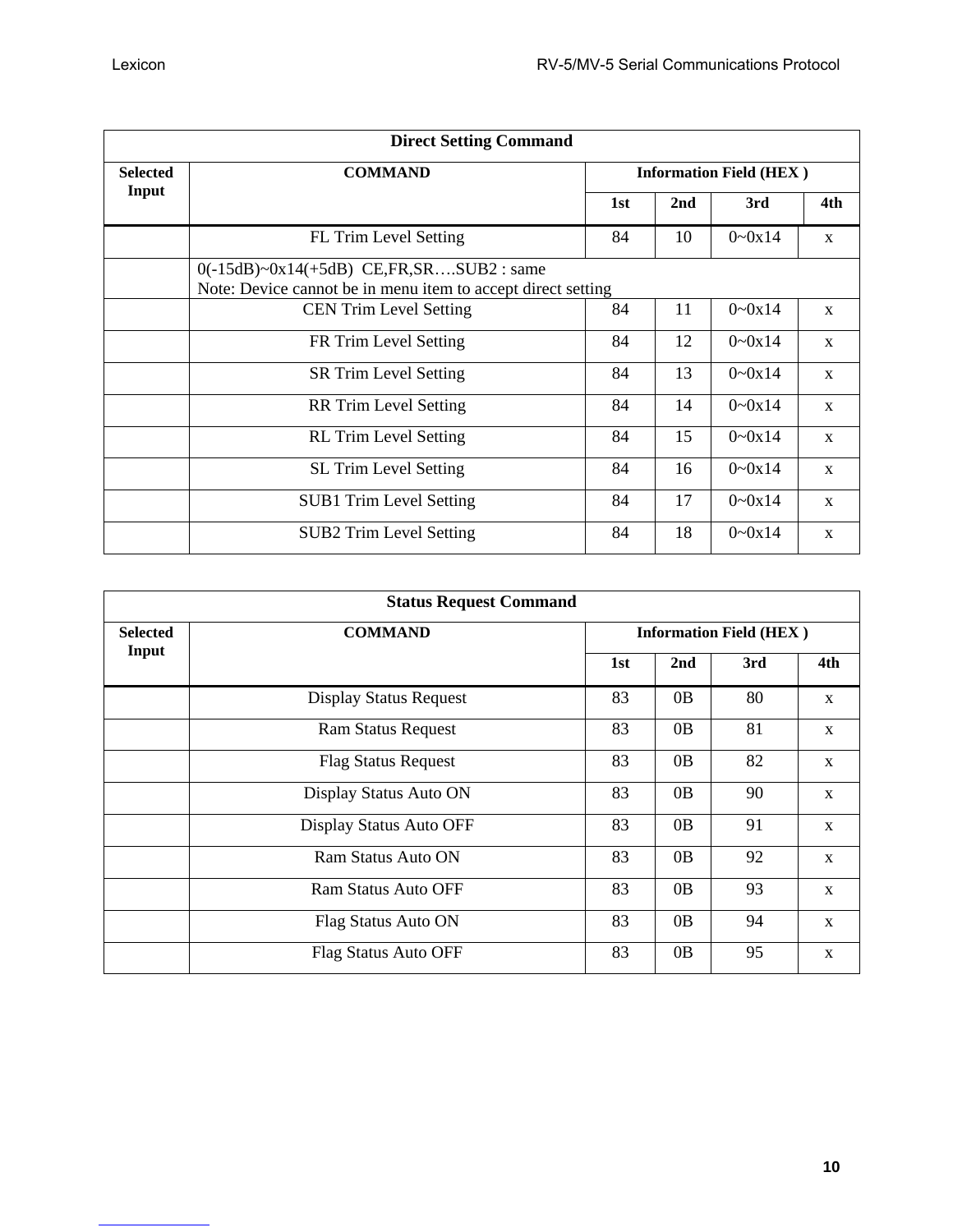## **5 Status Data**

AVR -> PC, Data length: 4 byte

#### **5.1 Display Status**

Data type: 3

| <b>Byte</b> | <b>Content</b>    | Code type |
|-------------|-------------------|-----------|
| $1-20$      | FL UPPER (20byte) | ASCII     |
| $21-40$     | FL Down (20byte)  | ASCII     |

The RV-5/MV-5 includes two custom characters:

| Code | <b>Character Definition</b> | Comment                                                     |
|------|-----------------------------|-------------------------------------------------------------|
| 0x13 | Pause symbol                | Displays when the Dock/iPod input is paused                 |
| 0x13 | Roman numeral "II"          | Displays when the Dolby PLIIx listening mode is<br>selected |

The RV-5/MV-5 includes two custom characters that are defined as Dock/iPod pause symbol and Roman Numeral II in PL**II**x displays in front panel and OSD. In data type 3 above these are both sent as control character 0x13. All of display status (data type: 3) data is ASCII, except when dock is selected stings from iPod are displayed, those are UTF-8 characters (U+0000 to U+00FF)

#### **5.2 Ram Status**

Data type: 4

| <b>Selected</b><br>Input | <b>Byte</b>                                                                                                                             | <b>Content</b> | Code type         |  |
|--------------------------|-----------------------------------------------------------------------------------------------------------------------------------------|----------------|-------------------|--|
|                          | 1                                                                                                                                       | Main Input     | Hex               |  |
|                          | $\overline{2}$                                                                                                                          | Zone2 Input    | Hex               |  |
|                          | See table below with values returned that correspond to setting since they do not map to<br>setting input values in other section above |                |                   |  |
|                          | <b>Table: Values</b><br>returned byte 1-2<br>"INPUT"                                                                                    | <b>MAIN</b>    | ZONE <sub>2</sub> |  |
|                          | HD                                                                                                                                      | 0x06           | 0x01              |  |
|                          | <b>SAT</b>                                                                                                                              | 0x08           | 0x03              |  |
|                          | CD                                                                                                                                      | 0x03           | 0x07              |  |
|                          | <b>TUNER</b>                                                                                                                            | 0x00           | 0x00              |  |
|                          | <b>DVD</b>                                                                                                                              | 0x07           | 0x02              |  |
|                          | <b>CABLE</b>                                                                                                                            | 0x09           | 0x04              |  |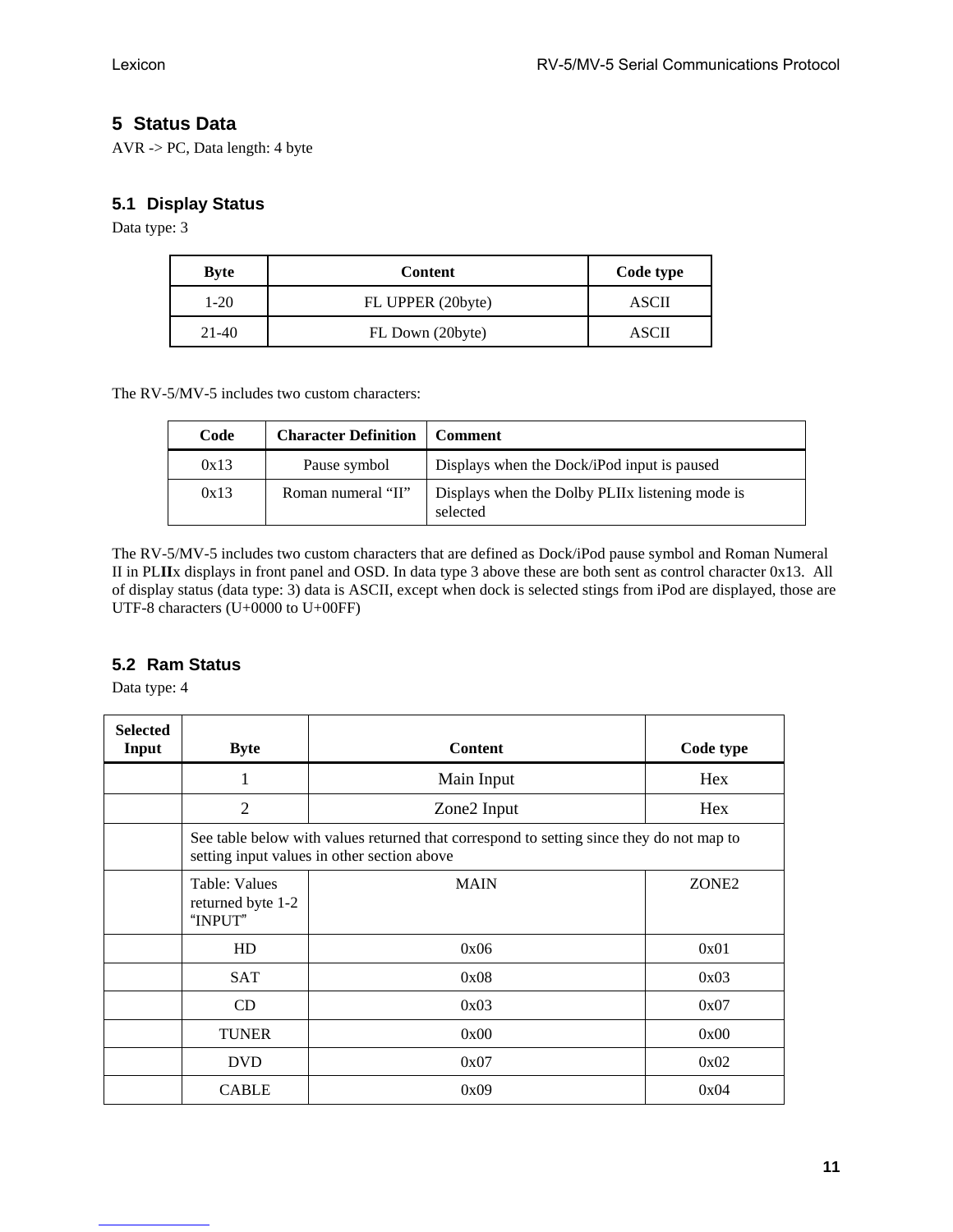|                          | <b>DOCK</b>    | 0x0E                                     | 0x09      |
|--------------------------|----------------|------------------------------------------|-----------|
| <b>Selected</b><br>Input | <b>Byte</b>    | <b>Content</b>                           | Code type |
|                          | AUX1           | 0x0A                                     | 0x05      |
|                          | <b>GAME</b>    | 0x0B                                     | 0x0E      |
|                          | <b>DVR</b>     | 0x05                                     | 0x06      |
|                          | PC             | 0x0F                                     | 0x0C      |
|                          | AUX2           | 0x04                                     | 0x08      |
|                          | <b>OFF</b>     | 0x20                                     | 0x20      |
|                          | 3              | <b>MAIN Volume</b>                       | Hex       |
|                          | $\overline{4}$ | Zone2 Volume                             | Hex       |
| $\sqrt{}$                | 5              | <b>Bass Level</b>                        | Hex       |
| $\sqrt{}$                | 6              | <b>Treble Level</b>                      | Hex       |
|                          | $\overline{7}$ | EQ HF Shelf Level                        | Hex       |
|                          | 9              | 2Line OSD Time                           | Hex       |
|                          |                | Note: Values returned are 1 off, 3-6 sec |           |
|                          | 10             | Front VFD Brightness                     | Hex       |
| $\sqrt{}$                | 11             | <b>V-Process Setting</b>                 | Hex       |
|                          | 12             | FL Trim Level Setting                    | Hex       |
|                          | 13             | <b>CEN Trim Level Setting</b>            | Hex       |
|                          | 14             | FR Trim Level Setting                    | Hex       |
|                          | 15             | <b>SR Trim Level Setting</b>             | Hex       |
|                          | 16             | <b>RR Trim Level Setting</b>             | Hex       |
|                          | 17             | <b>RL</b> Trim Level Setting             | Hex       |
|                          | 18             | <b>SL Trim Level Setting</b>             | Hex       |
|                          | 19             | <b>SUB1 Trim Level Setting</b>           | Hex       |
|                          | 20             | <b>SUB2 Trim Level Setting</b>           | Hex       |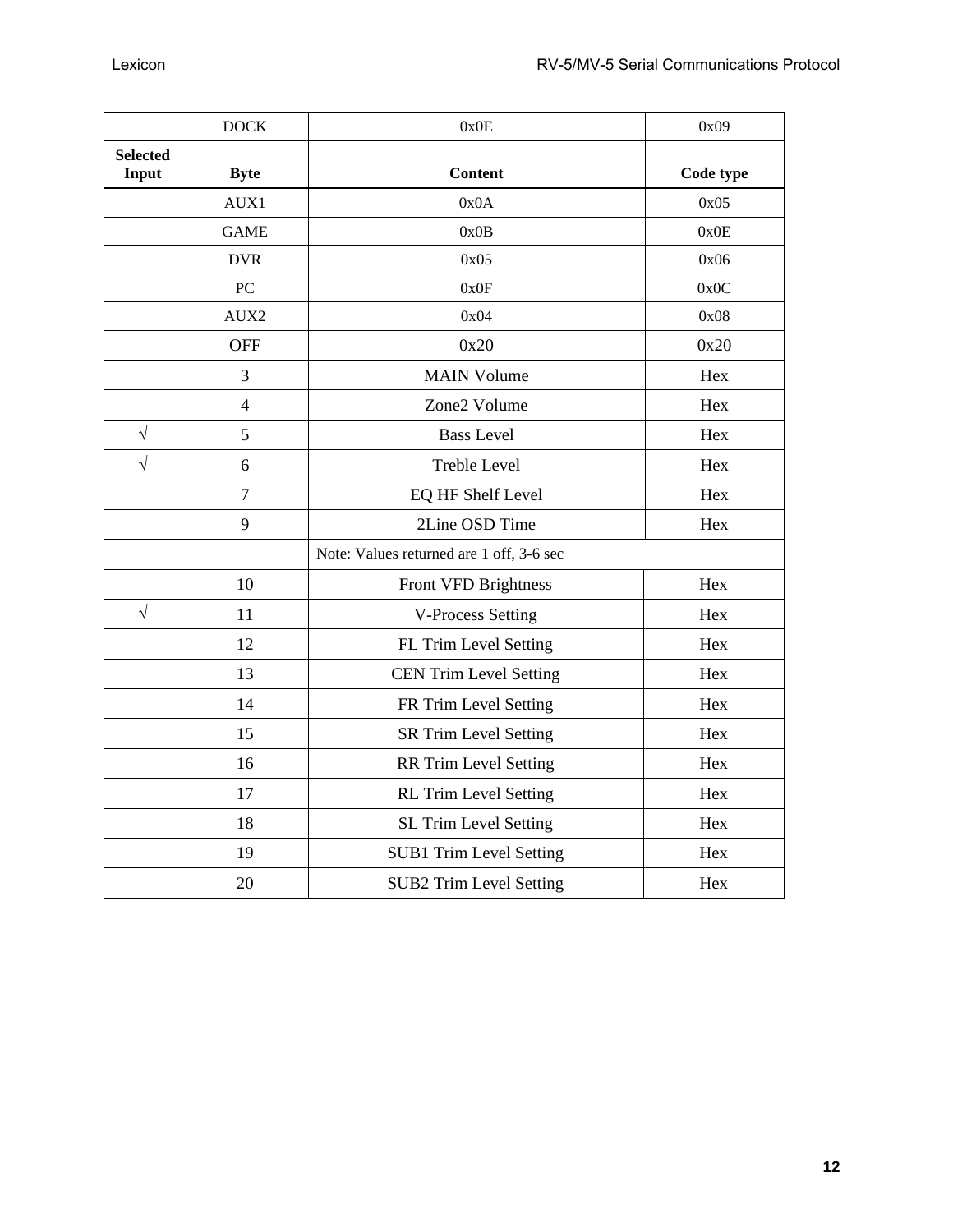# **5.3 Flag Status**

Data type: 5

| <b>Selected</b><br>Input | <b>Byte</b>    | <b>Content</b>                            | Code type        |
|--------------------------|----------------|-------------------------------------------|------------------|
|                          |                | Power ON/OFF (bit set=on)                 | Bit7             |
|                          | 1              | Main Mute ON/OFF (bit set=on)             | Bit <sub>6</sub> |
|                          |                | Zone2 Mute ON/ OFF (bit set=on)           | Bit <sub>5</sub> |
|                          |                | Auto EQ ON/ OFF (bit set=on)              | Bit4             |
| V                        |                | Tone ON/ OFF (bit set=on)                 | Bit3             |
|                          |                | Analog/Digital (bit set=digital)          | Bit2             |
|                          |                | unused SPARE                              | Bit1             |
|                          |                | (Tuner RV-5 only) FM/AM (bit set=FM)      | Bit <sub>0</sub> |
|                          |                | (Tuner RV-5 only) ST/MONO (bit set=ST)    | Bit7             |
|                          | $\overline{2}$ | (Tuner RV-5 only) AUTO/MAN (bit set=auto) | Bit <sub>6</sub> |
|                          |                | Display status transfer auto (bit set=on) | Bit <sub>5</sub> |
|                          |                | Ram status transfer auto (bit set=on)     | Bit4             |
|                          |                | Flag status transfer auto (bit set=on)    | Bit3             |
|                          |                | unused SPARE                              | Bit2             |
|                          |                | unused SPARE                              | Bit1             |
|                          |                | unused SPARE                              | Bit <sub>0</sub> |